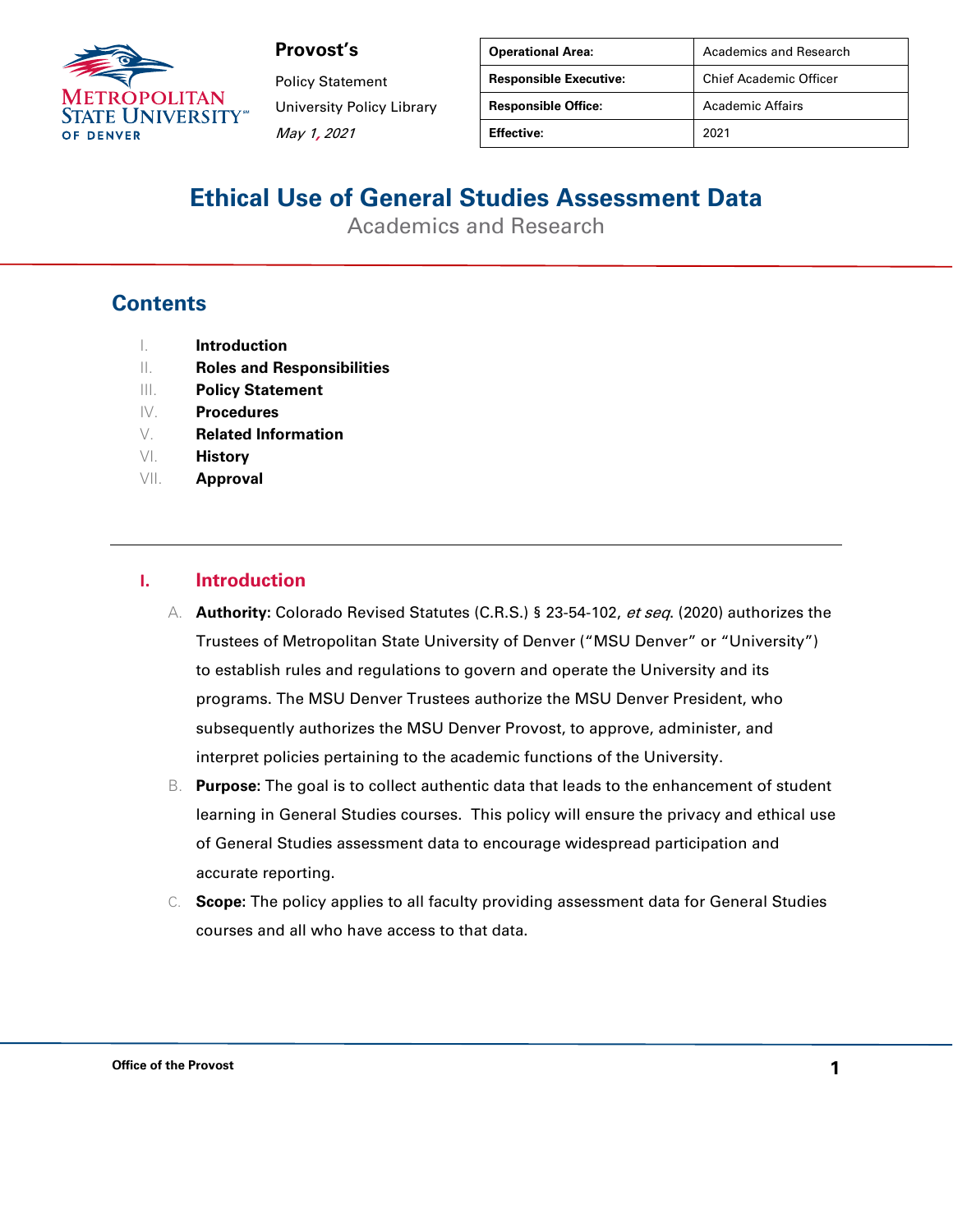

Policy Statement University Policy Library May 1, 2021

| <b>Operational Area:</b>      | Academics and Research        |
|-------------------------------|-------------------------------|
| <b>Responsible Executive:</b> | <b>Chief Academic Officer</b> |
| <b>Responsible Office:</b>    | Academic Affairs              |
| Effective:                    | 2021                          |

# **Ethical Use of General Studies Assessment Data**

Academics and Research

#### **II. Roles and Responsibilities**

- A. **Responsible Executive:** Chief Academic Officer
- B. **Responsible Administrator:** Associate Vice President of Academic Effectiveness
- C. **Responsible Office:** Office of Academic Effectiveness
- D. **Policy Contact:** Director of General Studies, Keah Schuenemann, 303-615-0780
- E. **Additional Roles and Responsibilities:** The Data Manager in the Office of Academic Effectiveness will receive and store any data with identifying information.

#### **III. Policy Statement**

Faculty may be asked to rate artifacts from a General Studies course to measure student learning as part of the assessment process. Once data is reported to the Office of Academic Effectiveness, the only people with access to individual course section data will be the Academic Effectiveness Data Manager, the AVP of Academic Effectiveness, and the Director of General Studies. All data will be stored in a secure permission-based system (as recommended by ITS professionals). Both disaggregated and aggregated data will be stored indefinitely in order to fulfil program assessment or accreditation reporting requirements. All data shared by the Academic Effectiveness Data Manager, the AVP of Academic Effectiveness, or the Director of General Studies will be aggregated to preserve both student and faculty anonymity. The following people will not have access to individual course section data: faculty not teaching the course section, chairs, other directors, associate deans, deans, the Provost, the President, the Board of Trustees, or anyone involved in performance evaluation and retention, tenure, and promotion decisions.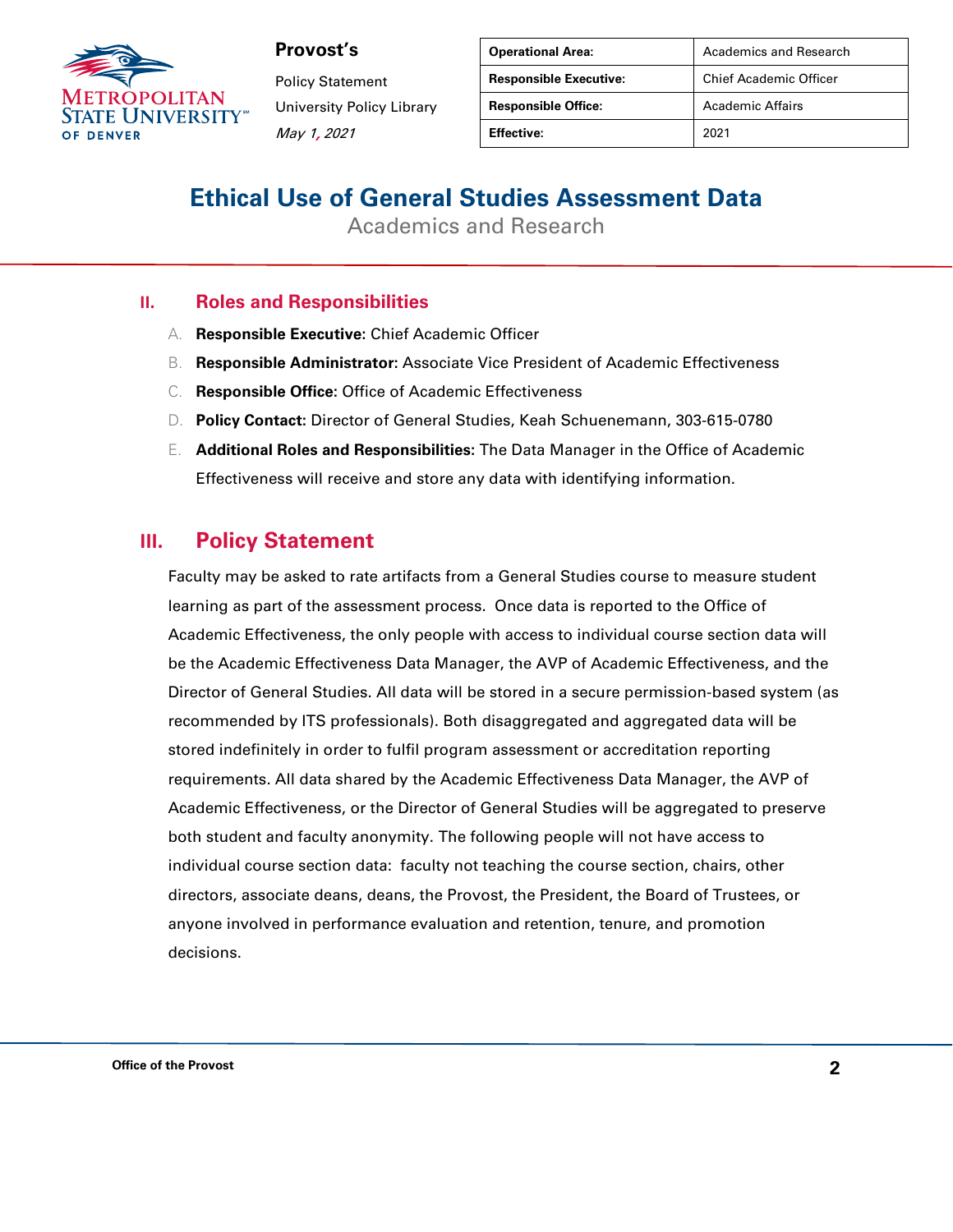

Policy Statement University Policy Library May 1, 2021

| <b>Operational Area:</b>      | Academics and Research        |
|-------------------------------|-------------------------------|
| <b>Responsible Executive:</b> | <b>Chief Academic Officer</b> |
| <b>Responsible Office:</b>    | Academic Affairs              |
| Effective:                    | 2021                          |

# **Ethical Use of General Studies Assessment Data**

Academics and Research

General Studies assessment data may be used to improve student learning in a variety of ways, such as:

- Aggregated data will be used to reflect on how the General Studies program as a whole is serving students. This type of data will be reported to accrediting bodies.
- Conclusions drawn from aggregated data will be used to prompt faculty reflections on student learning and discussions within the General Studies Categories. This type of data by General Studies category will also be reported to accrediting bodies.
- Academic programs or departments may use data to show growth from General Studies through the major. They may use this data in their program assessment, review, and accreditation. If the sample size is large enough to not enable identifying individuals, reports can be used to focus on learning in individual courses. These reports will be run by the Office of Academic Effectiveness when asked, but only reports that maintain faculty and student anonymity will be shared with programs.
- If data is collected in a way that identifies the students, data may be disaggregated by student demographic or subgroup, depending on population size, with the intention of informing student learning, while preserving individual student anonymity.

General Studies assessment data shall not be used in any way that is either punitive or rewarding for individual faculty. In contrast to Student Rating of Instruction (SRI) scores, General Studies assessment data shall not be directly used in tenure/promotion materials. Although Faculty will know how their students performed as well as what the aggregated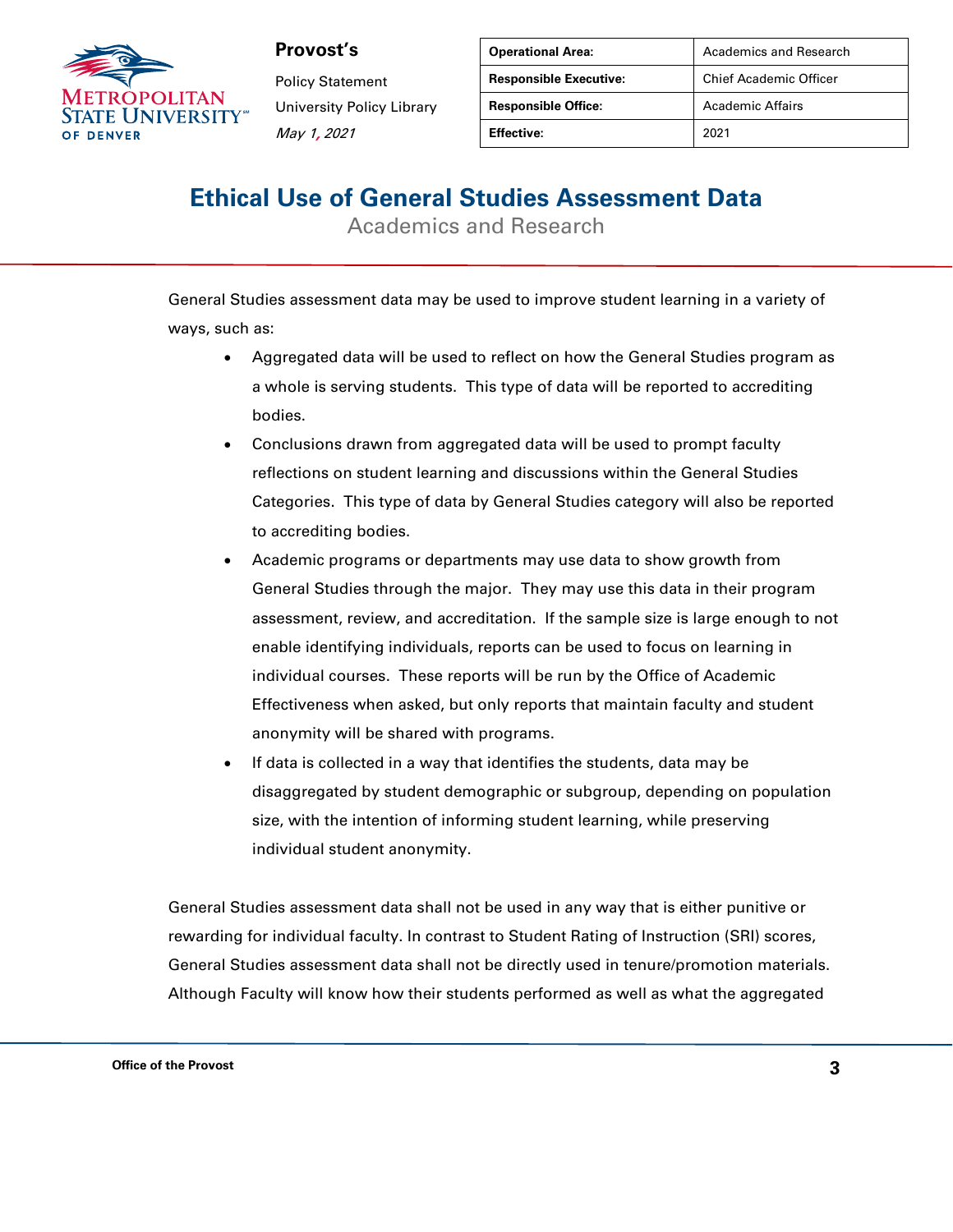

Policy Statement University Policy Library May 1, 2021

| <b>Operational Area:</b>      | <b>Academics and Research</b> |
|-------------------------------|-------------------------------|
| <b>Responsible Executive:</b> | <b>Chief Academic Officer</b> |
| <b>Responsible Office:</b>    | Academic Affairs              |
| <b>Effective:</b>             | 2021                          |

# **Ethical Use of General Studies Assessment Data**

Academics and Research

data looks like, they shall not discuss ratings of their sections in any tenure/promotion materials. In these materials, faculty are encouraged to reflect on how they implemented teaching strategies in their courses to improve student learning, but they shall not compare their numbers to any aggregate numbers made available. If such information is included, it shall be ignored at every level of review. The accidental inclusion of numbers by faculty member will have no repercussions. If the Director of General Studies is also faculty, they shall recuse themselves from any Retention, Tenure, Promotion (RTP) or post-tenure review (PTR) committees.

#### **IV. Procedures**

- 1. Faculty assess student learning by applying a rubric to key assignment(s) submitted by students.
- 2. The data is reported to and secured by the Data Manager in the Office of Academic Effectiveness.
- 3. The Data Manager, AVP of Academic Effectiveness, or the Director of General Studies run reports to aggregate the data and analyze the data.
- 4. Faculty are invited to reflect on the aggregated data by category and implement any pedagogical changes they'd like before collecting more data.
- 5. When appropriate, aggregated data is reported to accrediting bodies. If asked, the Data Manager, with the help of others in the Office of Academic Effectiveness, may create reports for individual programs or courses, as long as they can maintain faculty and student anonymity.

### **V. Related Information**

- A. Related Policies and Procedures: None
- B. Forms and Other References: None